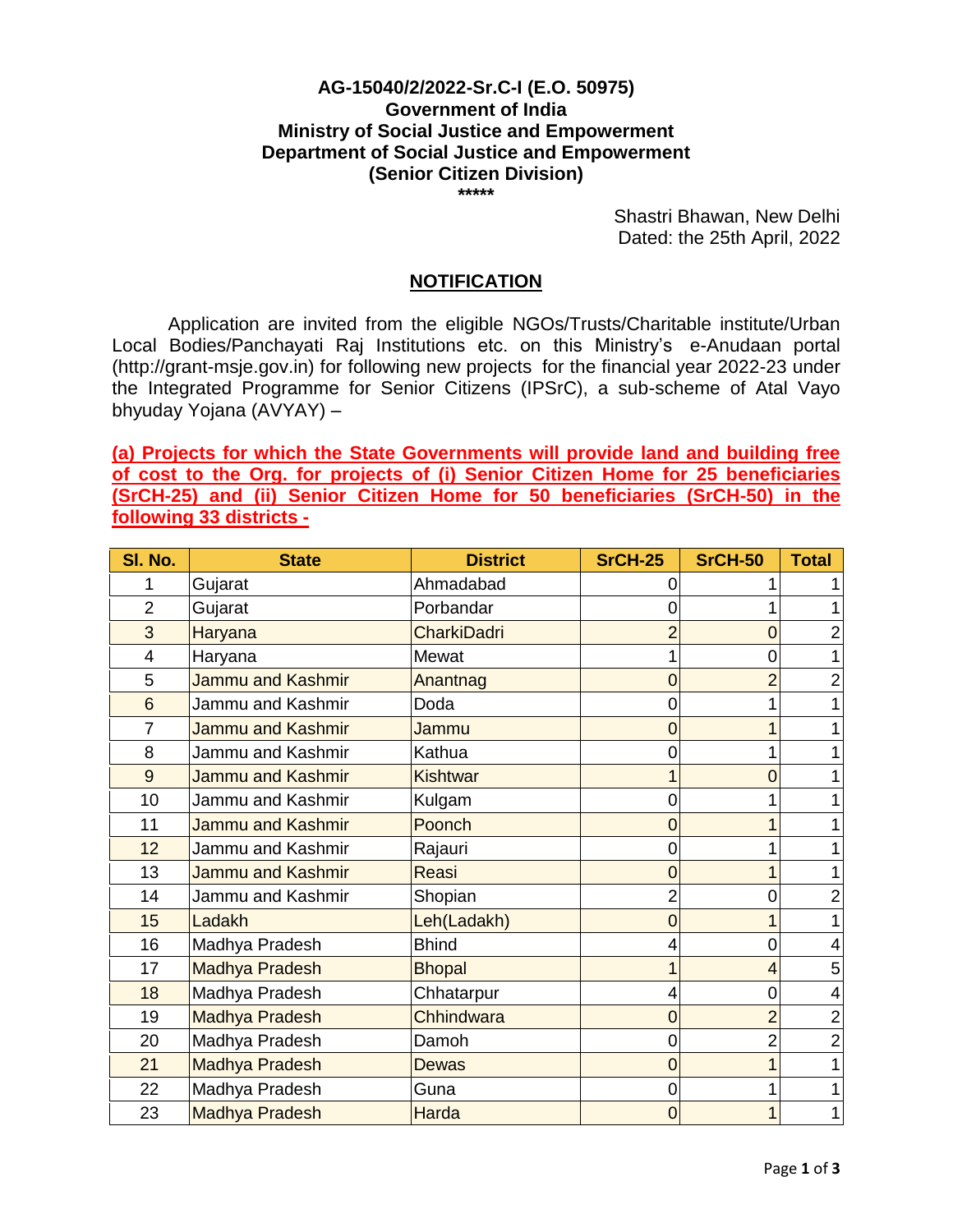| 24 | Madhya Pradesh       | Raisen                 |    |    |    |
|----|----------------------|------------------------|----|----|----|
| 25 | Madhya Pradesh       | Sagar                  |    |    |    |
| 26 | Madhya Pradesh       | Satna                  | ົ  | 3  | 5  |
| 27 | Madhya Pradesh       | Singrauli              |    |    |    |
| 28 | Meghalaya            | <b>West Garo Hills</b> |    | 0  |    |
| 29 | Punjab               | Mansa                  |    |    |    |
| 30 | Telengana            | Mahabubabad            |    | 0  |    |
| 31 | Tripura              | South Tripura          |    |    |    |
| 32 | <b>Tripura</b>       | <b>Unakoti</b>         |    |    |    |
| 33 | <b>Uttar Pradesh</b> | Mau                    |    |    |    |
|    | <b>TOTAL</b>         |                        | 20 | 32 | 52 |

\* If land and building are provided free of cost to the Implementing agencies for maintenance of Senior Citizen Home then Building Rent will not be provided.

## **(b) 1 (One) project of "Senior Citizen Home for 25 Beneficiaries" in each of the following 70 districts wherein the building is to be arranged by the Implementing Agencies -**

| SI.            | <b>State</b>               | <b>District</b>  | <b>SrCH</b>    |
|----------------|----------------------------|------------------|----------------|
| No.            |                            |                  | $-25$          |
| 1              | <b>Bihar</b>               | Nalanda          | 1              |
| $\overline{2}$ | <b>Bihar</b>               | Nawada           | $\overline{1}$ |
| 3              | <b>Bihar</b>               | Purba Champaran  | $\overline{1}$ |
| $\overline{4}$ | <b>Bihar</b>               | <b>Saharsa</b>   | $\overline{1}$ |
| 5              | <b>Bihar</b>               | Saran            | $\overline{1}$ |
| 6              | <b>Bihar</b>               | Vaishali         | $\overline{1}$ |
| $\overline{7}$ | Gujarat                    | Amreli           | $\overline{1}$ |
| 8              | Gujarat                    | <b>Arvalli</b>   | $\overline{1}$ |
| 9              | Gujarat                    | <b>Bharuch</b>   | $\overline{1}$ |
| 10             | Gujarat                    | Bhavnagar        | $\overline{1}$ |
|                |                            | Devbhoomi        |                |
| 11             | Gujarat                    | Dwarka           | 1              |
| 12             | Gujarat                    | Dohad            | $\overline{1}$ |
| 13             | Gujarat                    | PanchMahals      | $\overline{1}$ |
| 14             | Gujarat                    | Rajkot           | $\overline{1}$ |
| 15             | Gujarat                    | SabarKantha      | $\overline{1}$ |
| 16             | Gujarat                    | <b>Surat</b>     | $\overline{1}$ |
| 17             | Gujarat                    | Surendranagar    | $\overline{1}$ |
| 18             | <b>Himachal</b><br>Pradesh | <b>Bilaspur</b>  | $\overline{1}$ |
|                | Himachal                   |                  |                |
| 19             | Pradesh                    | Hamirpur         | 1              |
|                | Jammu and                  |                  |                |
| 20             | <b>Kashmir</b>             | <b>Badgam</b>    | $\overline{1}$ |
|                | Jammu and                  |                  |                |
| 21             | Kashmir                    | Bandipora        | 1              |
| 22             | Jammu and                  | <b>Baramulla</b> | $\overline{1}$ |

| SI.<br>No. | <b>State</b>     | <b>District</b>  | <b>SrCH</b><br>-25 |
|------------|------------------|------------------|--------------------|
|            | <b>Kashmir</b>   |                  |                    |
|            | Jammu and        |                  |                    |
| 23         | Kashmir          | Ganderbal        | 1                  |
|            | Jammu and        |                  |                    |
| 24         | Kashmir          | <b>Kupwara</b>   | $\overline{1}$     |
|            | Jammu and        |                  |                    |
| 25         | Kashmir          | Pulwama          | 1                  |
|            | Jammu and        |                  |                    |
| 26         | <b>Kashmir</b>   | Samba            | 1                  |
|            | Jammu and        |                  |                    |
| 27         | Kashmir          | Srinagar         | 1                  |
| 28         | <b>Jharkhand</b> | Chatra           | 1                  |
| 29         | Jharkhand        | Dumka            | 1                  |
| 30         | <b>Jharkhand</b> | Godda            | 1                  |
| 31         | Jharkhand        | Gumla            | 1                  |
| 32         | <b>Jharkhand</b> | Jamtara          | 1                  |
| 33         | Jharkhand        | Lohardaga        | 1                  |
| 34         | <b>Jharkhand</b> | Pakur            | $\overline{1}$     |
| 35         | Jharkhand        | Palamu           | 1                  |
| 36         | <b>Jharkhand</b> | Ramgarh          | $\overline{1}$     |
|            |                  | Sareikela and    |                    |
| 37         | Jharkhand        | Kharsawan        | 1                  |
| 38         | Kerala           | <b>Kozhikode</b> | 1                  |
| 39         | Kerala           | Malappuram       | 1                  |
| 40         | Kerala           | Wayanad          | $\overline{1}$     |
|            | Madhya           |                  |                    |
| 41         | Pradesh          | Dhindori         | 1                  |
| 42         | Madhya           | <b>Mandsaur</b>  | $\overline{1}$     |